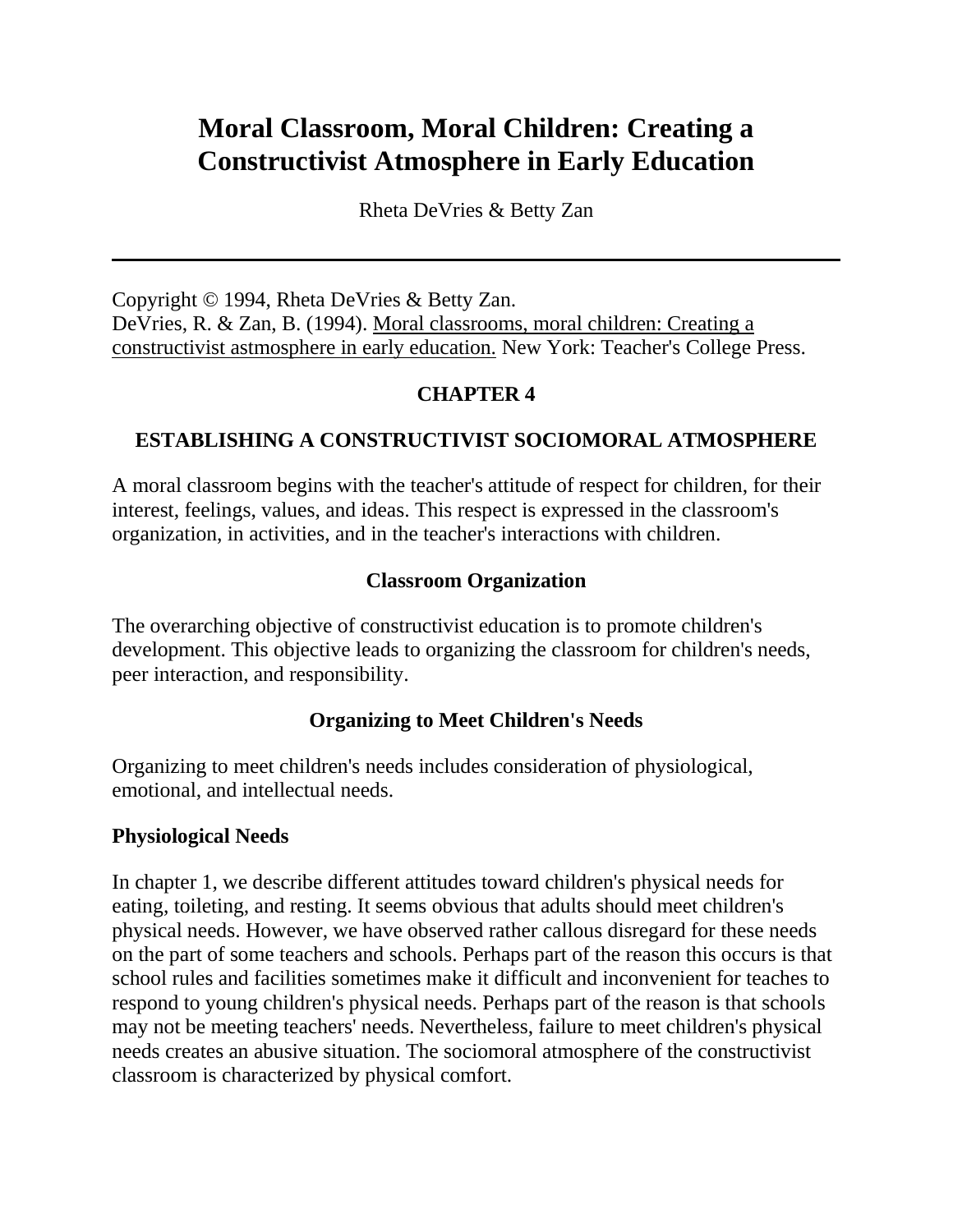### **Emotional Needs**

In many schools where children's physical needs are met, emotional needs may be overlooked. We discuss in chapter 3 the unfortunate effects of heteronomy of all aspects of children's development. The Drill Sergeant may be considered an emotionally abusive teacher. The Manager may be considered an emotionally absent teacher. The Mentor is not only emotionally present and available to children, she continually takes children's feelings into account and tries to help them construct a more stable system of feelings and ways of coping with difficult feelings.

Respecting children requires communicating acceptance and affection. It requires providing an environment that encourages and supports children's expressions of feelings, interests, and values. This means accepting the child's right to feel anger and sadness as well as positive feelings.

Children in a moral classroom feel ownership of it. The classroom does not belong just to the teacher. It belongs to the children as well. The moral classroom does not express just the teacher's personality. Walls are full of children's artwork and writing, and their projects are displayed. Of course, the teacher also contributes to the physical environment, but one does not see, for example, the totally teacher-made, elaborate bulletin board displays that so many elementary teachers feel regularly obligated to make. The feeling of classroom ownership is similar to how we feel about our own homes. We feel at home because we have organized it for our safety, security, comfort, pleasure, and convenience. The objects in our home belong to us and we are free to use them for our purposes. So it is in the moral classroom. Children feel safe, secure, and comfortable. They find pleasure and purposes to pursue.

## **Intellectual Needs**

Children have intellectual needs for activities that stimulate their interests and provide content that inspires them to figure out how to do something. Respect for children's intellectual needs leads to recognizing that young children must be physically active and emotionally engaged. Therefore, meeting children's intellectual needs is bound up with meeting their physical and emotional needs. The sociomoral atmosphere is an intellectually engaging atmosphere. The theoretical foundation of activities, discussed later in this chapter, further addresses concerns about meeting children's intellectual needs.

## **Organizing for Peer Interaction**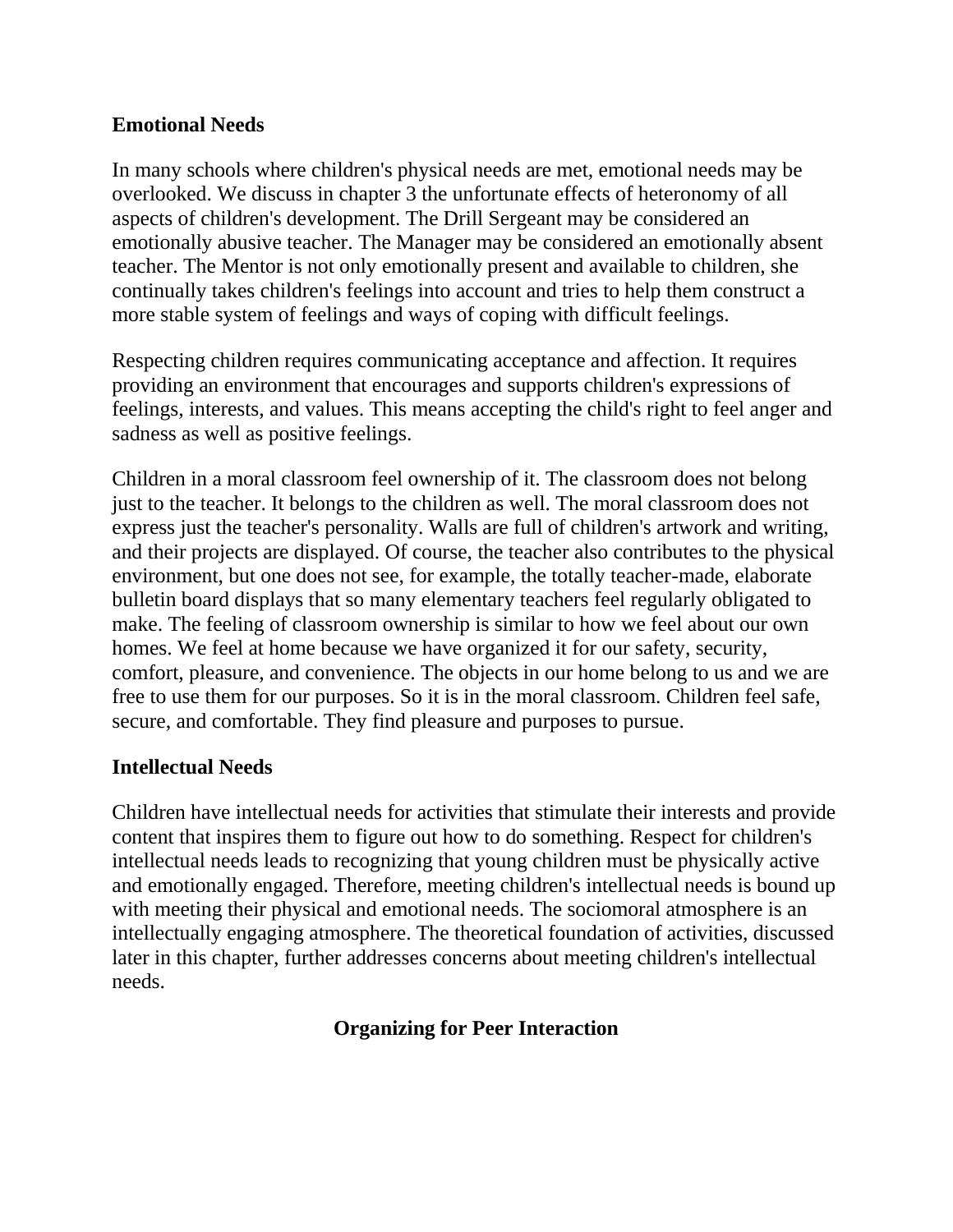The child's need to be active includes a need to be interactive. The constructivist teacher promotes peer interaction by organizing the program so interpersonal engagement occurs naturally.

Activity time offers extensive opportunities for peer interaction. Some activities, such as pretend play and group games, especially motivate children to engage with one another and figure out how to cooperate. In physical-knowledge activities, children experiment, observe others' experiments, and exchange ideas. Similarly, art, blockbuilding, and writing can be contexts for peer collaboration. In all these activities, children are free to choose not only their activities but also their playmates.

Organizing for peer interaction at grouptime, the constructivist teacher encourages children to talk with each other, not just with the teacher. Exchanges among children occur at grouptime when children try to help an individual solve a problem, when differences of opinion arise, and when a problem for the group as a whole is addressed.

We caution against over-organizing peer interaction. Teachers sometimes try to promote general community by assigning rotating play or work partners. This approach lessens children's motivation and activity and, in our view, is not respectful of children's feelings. Community cannot be purchased at the price of individuals' initiative and friendships. Such coercion will operate against the establishment of children's feelings of ownership of the classroom. Children should have the freedom to choose their playmates.

In early childhood, children are still constructing their feelings, ideas, and values concerning friendship. Even very young children can develop attachments to other children that have all the characteristics of friendship. Two-year-olds can be observed to have stable preferences for play partners, to watchfully anticipate their arrival, to miss them and feel sad when they are absent, and to express special compassion for them.

We caution against trying to break up special attachments among children. Sometimes teachers are concerned about cliques that form. We understand and agree with concerns about children's feeling left out when excluded from a group's play. However, children's attachments are important to them and mark progress in social development. Stability in preferences reflects conservation of values that is necessary for moral development. Therefore, we suggest that teachers encourage children's special friendships.

If a problem of exclusion and hurt feelings arises, this can be addressed in a variety of ways. It can be a topic for discussion at grouptime as a general hypothetical issue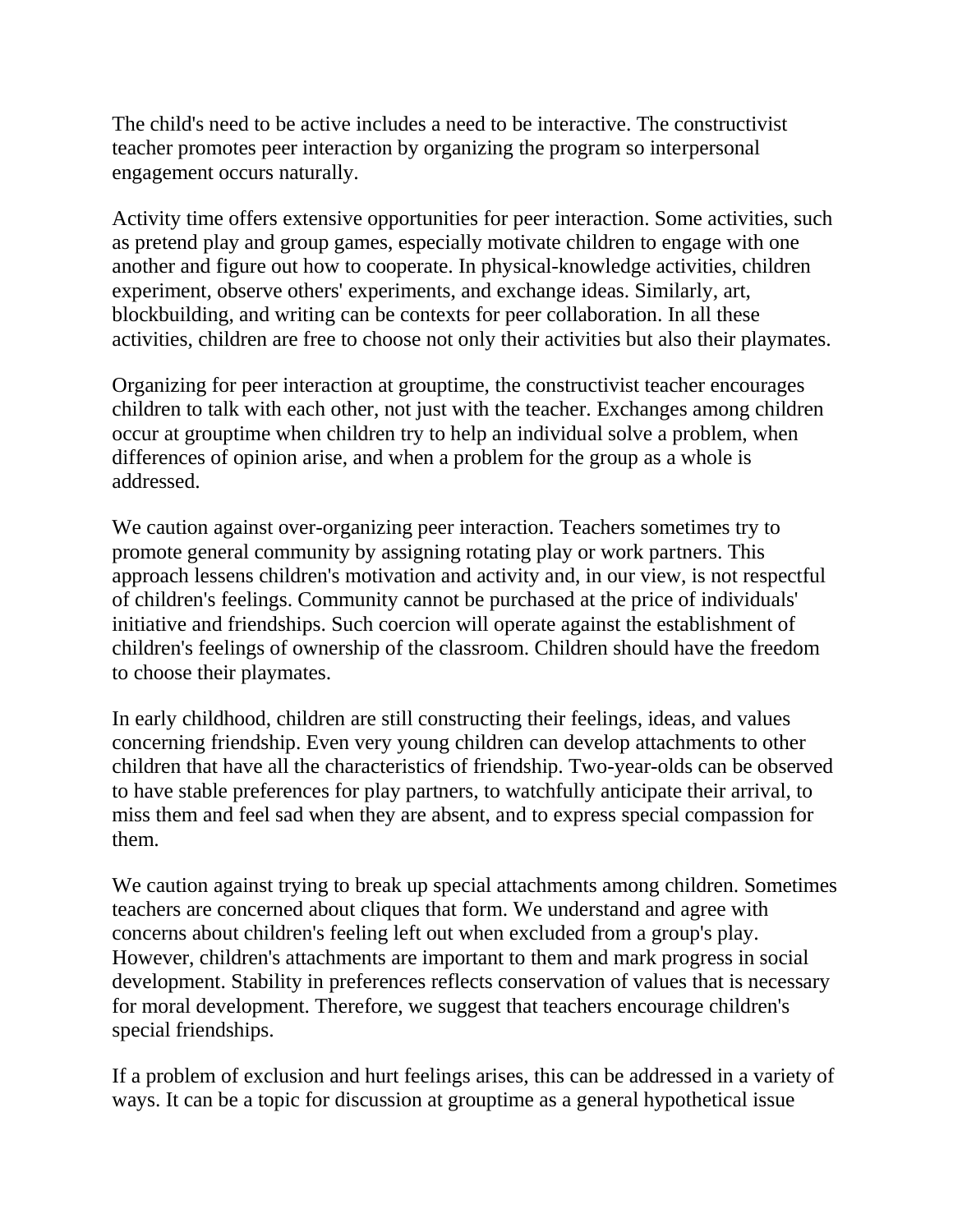without naming personalities involved. If a child is very upset, the teacher can explore the problem in a private discussion at first. Sometimes it is helpful to suggest that the parents of the excluded child invite a classmate to their home or to share a special occasion. We have seen overnight friendships bloom after such a shared experience. Sometimes it is helpful to coach the excluded child on how to enter into others' play. Sometimes it helps for the excluded child to bring a special game to share with classmates. It is not necessary to mandate that children must play with certain others.

To organize for peer interaction is also to set the stage for inevitable conflicts. Viewing conflict and its resolution as part of the curriculum, constructivist teachers take advantage of incidents of conflict, as discussed in chapter 5. In a conflictual situation, children have the opportunity to realize the other's differing perspective. They are motivated to figure out how to resolve the problem.

# **Organizing for Child Responsibility**

When children feel ownership of the classroom, the stage is set for cultivating feelings of responsibility. The moral classroom is organized so children can take responsibility. Adults often underestimate the amount of responsibility children are willing and eager to accept.

Since children use the materials and furnishing in the classroom, they are able to observe what happens when these are not cared for. When the tops are not replaced on colored markers, they dry up and cannot be used. When the tables are not cleared and wiped, there is no clean space to put lunch. When materials are not put where they belong, children cannot find them. When events such as these occur, the teacher can take advantage of the opportunity for group discussion about how to resolve the problems. We discuss in chapters 6 and 12 various ways in which teachers can share responsibility with children through rotation of daily duties and privileges.

Similarly, feelings of responsibility for the social environment can be cultivated. From the beginning, the constructivist teacher shares with children the responsibility for making rules, as discussed in chapter 7. When children feel ownership of the rules, they are more likely to follow them and remind others to follow them.

When cooperation breaks down, children have the opportunity to understand why they need rules that everyone respects. With teacher guidance, children can discuss their problems and decide what kind of community the want to live in.

It is not always easy to have confidence in children's potential competence. Some educators feel that the overarching objective is for children to learn to follow directions. "Self-regulation," in fact, sometimes is used to refer to compliance with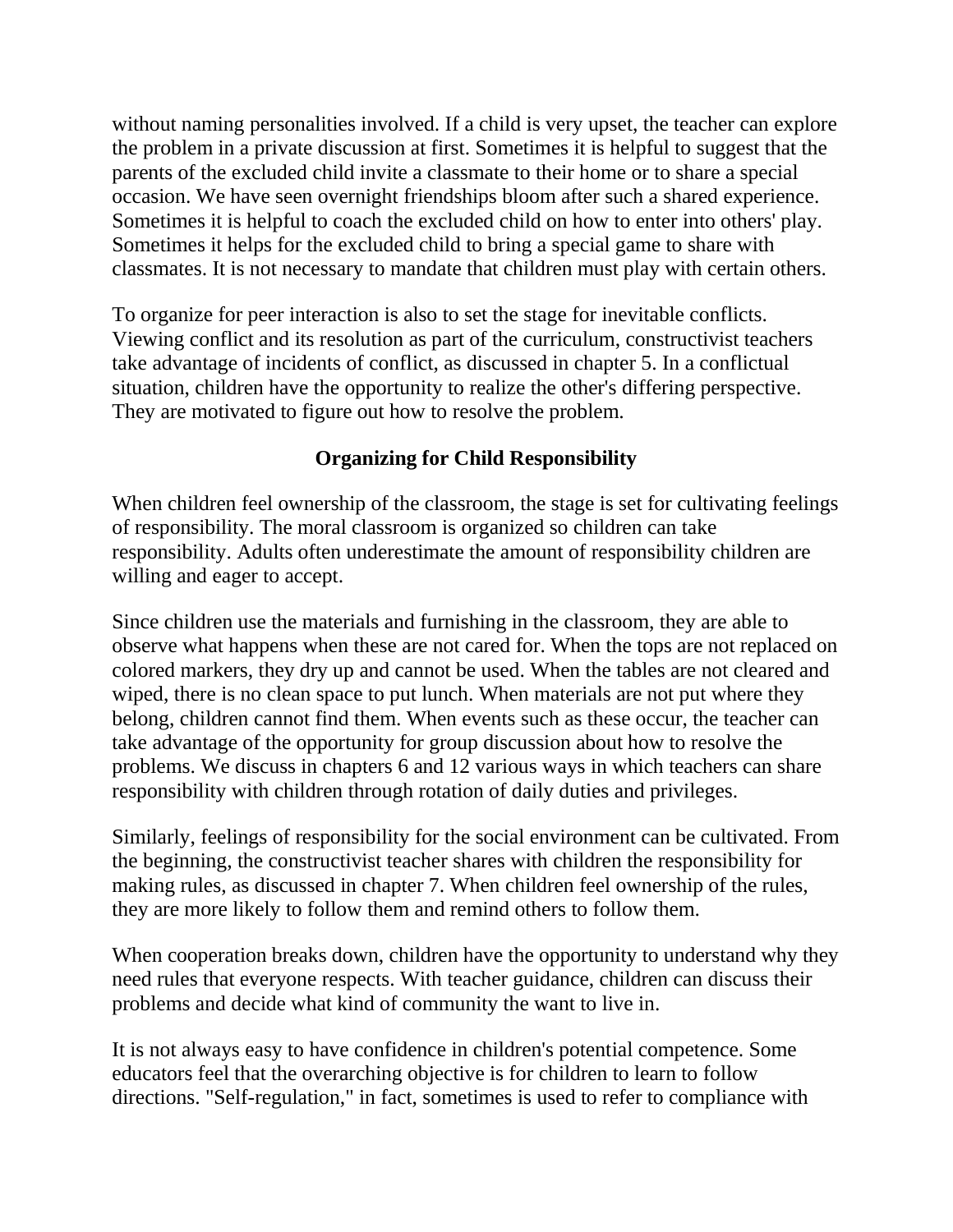adult demands. This is not the constructivist view. We hope the stories in this book encourage teachers' confidence in children's possibility for being self-regulating.

# **Activities**

Respect for children leads to the definition of constructivist education active. Specifically, constructivist education:

- 1. Engages the child's interest
- 2. Inspires active experimentation with all its necessary groping and error
- 3. Fosters cooperation between adults and children and among children themselves

We discuss below how interest, experimentation, and cooperation are important for the sociomoral atmosphere.

# **Engaging Interest**

By interest we refer to the child's positive emotional engagement in classroom activities. Such interest is crucial to the constructivist sociomoral atmosphere because it reflects respect for the child's point of view. We address why interest is important in a constructivist classroom and give some examples of how teachers appeal to children's interests.

# **Why Interest is Important**

Piaget (1954/1981, 1969/1979) referred to interest as the "fuel" of the constructive process. Adults' interest are generally consciously defined and ordered in priorities. Adults are thus often capable of constructive effort even when their interest is at a low level and they feel the pressure of some kind of coercion. Even for adults, however, the absence of interest can prevent effective effort. When our interest is thoroughly engaged, our efforts are most productive. This condition is even more necessary for young children whose interests are yet relatively undifferentiated. According to Piaget, interest is central to the actions by which the child constructs knowledge, intelligence, and morality. Without interest, the child would never make the constructive effort to make sense out of experience. Without interest in what is new to him or her, the child would never modify reasoning or values. Interest is a kind of regulator that frees up or stops the investment of energy in an object, person, or event. Thus, methods aimed at promoting the constructive process must arouse the child's spontaneous interest that is inherent in constructive activity.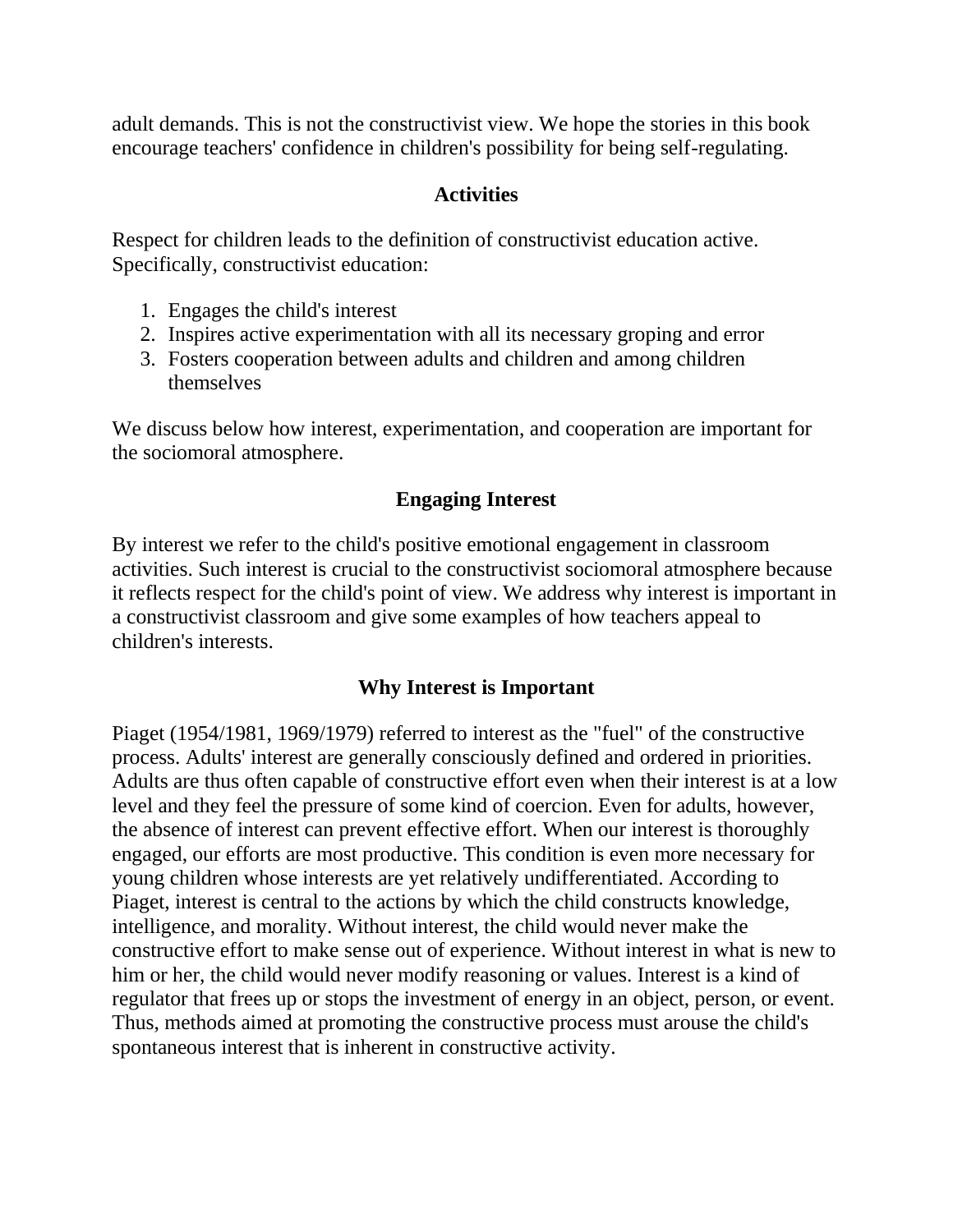It surprises many people to learn that constructivist education for cognitive development focuses equally on affectivity. This "Piagetian" principle was elaborated well before Piaget by John Dewey (1913/1975), who argued that the aim of education is increase in ability to put forth effort. Dewey cautioned, however, that some kinds of efforts are uneducative . These are efforts in tasks that involve nothing but sheer strain and external motivation for keeping at them. Such tasks he described as not only uneducative, but miseducative. They are miseducative because they deaden and stupefy, leading to a confused and dulled state of mind that always results when action is carried out without a sense of personal purpose. They are also miseducative because they lead to dependence on the external pressure of the taskmaster. When the child's interest and motivation lie in avoiding punishment or getting reward from the teacher, it is thus focused outside the task itself. Dewey said we should not look for motives external to activities, but for motives in actives. When teachers have to look for artificial ways to motivate children, something is seriously wrong.

Interest in activity is at the heart of constructivist education. Both Dewey and Piaget recommended that we start from the active powers of children. In what ways can young children be mentally active? The general answer to this question is that young children are motivated to be mentally active in the context of physical activity. For Piaget, intelligence originates in infancy in action that is simultaneously mental and physical. Mental development is in large part a matter of gradually freeing mental activity from physical activity. For many years in childhood, however, physical activity continues to be closely associated with and necessary for mental activity.

## **Examples of Appealing to Children's Interests**

Active education does not occur in a classroom where children sit at desks in isolation from one another, doing paperwork. A constructivist classroom is one in which many different activities go on simultaneously. These activities include those long associated with the child-development tradition in early education (for example, painting and other art activities, blocks and other construction activities, and pretend play). In addition, constructivist teachers add physical-knowledge activities (DeVries & Kohlberg, 1987/1990; Kamii & DeVries, 1978/1993) and group games (DeVries & Kohlberg, 1987/1990; Kamii & DeVries, 1980).

At the HDLS at the University of Houston, teachers routinely consult children about curriculum content. For example, Peige Fuller asked her Investigator class (3 1/2 to 4 1/2-year olds) at group-time what they wanted to know about. The list generated by the children then provided the content for the rest of the semester. Here is a partial list of topics: space men, breaking glass, moms and dads, going to college, apples, washing your hands, dinosaurs, and flower girls. In an interview (June 1992), Peige explained her thinking: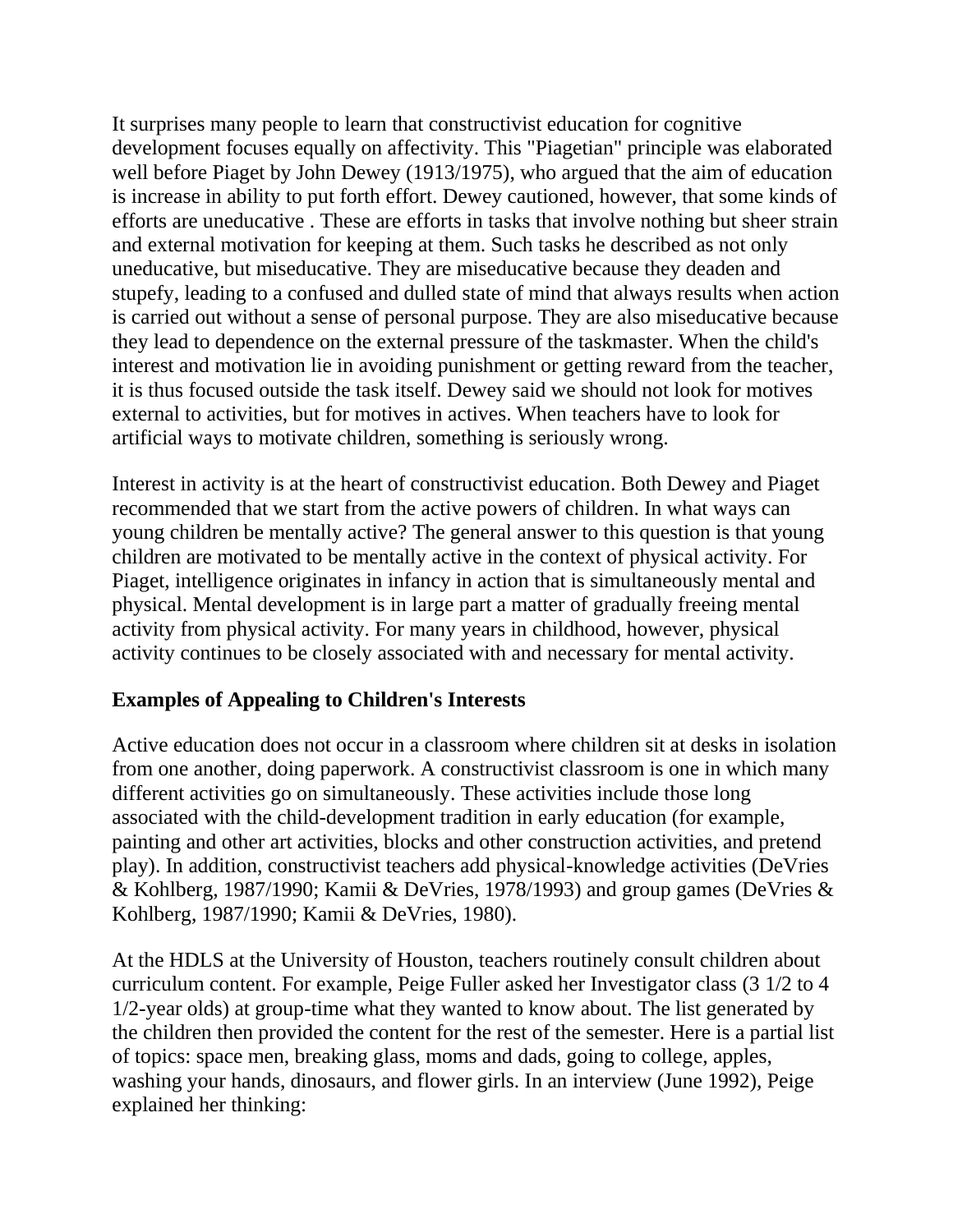The challenges were to respect children's desires and somehow to make constructivist activities from the topics. The teacher has in mind, too, some things she wants to get into the curriculum, things she wants children to know about in the world. Being a facilitator means that you're looking at the things they want to know about and trying to figure out how to bring activities that will jump from their idea and create opportunities for disequilibrium interpersonal and cognitive. Constructivist teachers understand that that's where the real learning happens.

I learned as a teacher by involving children in their learning from the beginning. It takes teachers who respect children's ideas and who know how to raise them to a new plane. It's a matter of thinking about what things to pull in investigations, places to go, arguments and struggles we could have. That's where the excitement of early education is - the excitement of being with your kids to figure out your curriculum. You make the commitment to be the best facilitator of their learning that you can be. Then you find out what they want to know about. And then you have these really hard planning meetings where you figure out what all there is in the world that you can bring into the topics.

Taking children's interest seriously led Peige to many unexpected experiences. We recount a few of these in order to illustrate the rewards of following children's interests.

**Breaking glass**. Peige said, "We were very concerned about this topic when we first heard it. In retrospect, it was the easiest do." The study of breaking glass was expanded into a unit on safety. Of course, children were not allowed to break glass. Peige explained to them that would be unsafe and that she could not let children be hurt. Instead, children watched as a teacher did this in a safe way (in a box covered with a towel). Peige explained that children just wanted to see what happened with glass broke. She speculated that they learned whey adults "freak out" and say to be careful when children handle glass.

**Flower girls**. This was perhaps the most challenging topic to elaborate into something that not only led to new knowledge but reasoning and understanding. As the Assistant Director was planning her wedding, she invited to grouptime where she talked about loving relationships, getting married, and starting a family. Children had a chance to think about what it means to form a family, and, of course, they asked if she was going to get babies. She replied, "Yes someday" and added that children make families even more special. In other grouptimes, the group talked about the many different kinds of families represented in the classroom. Children learned about family names and began to write initials of last names after first names. The dress-up center was appropriately organized. Peige comments: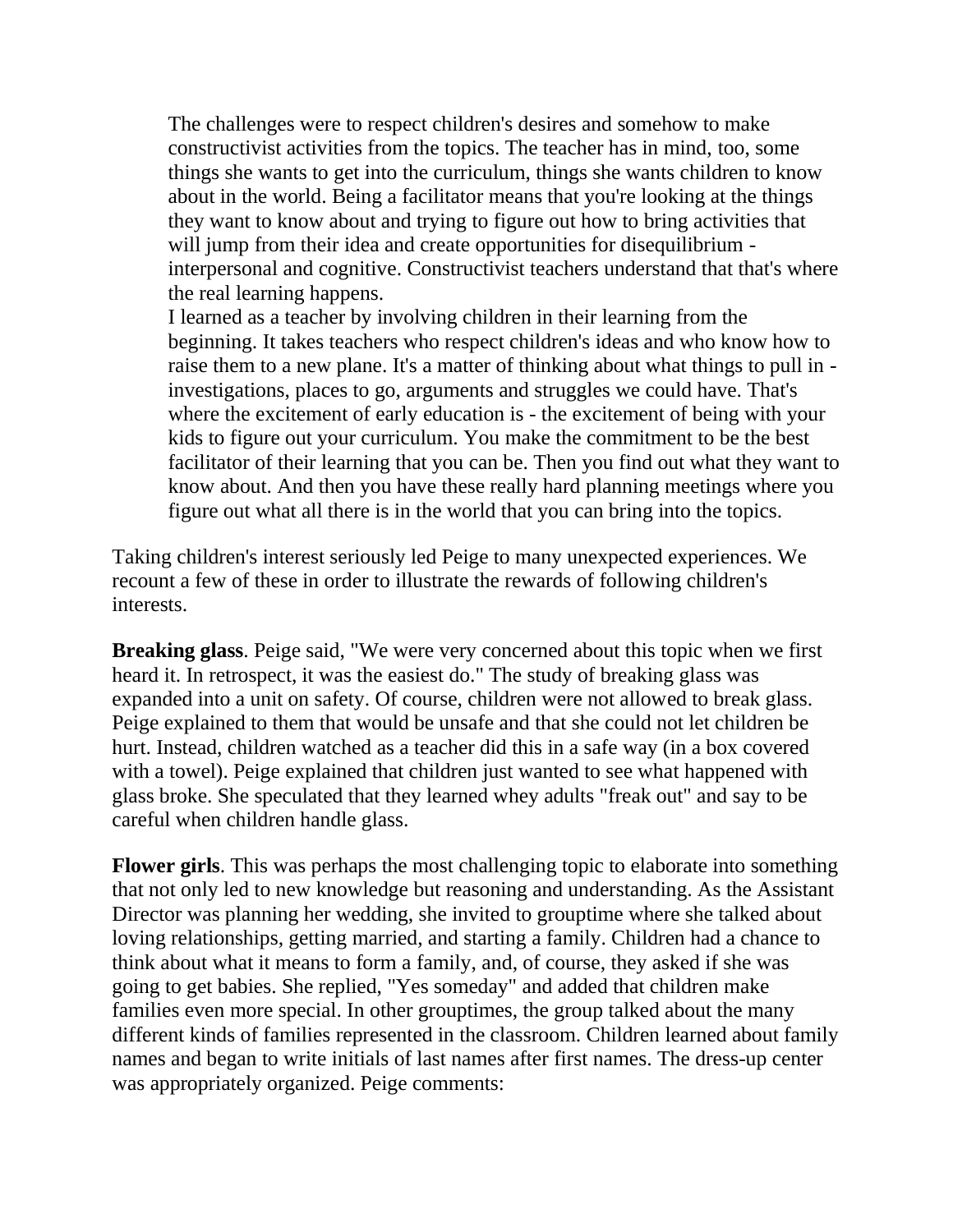For me, the flower girl part was not the major focus, but for the two or three who thought this was important, it was a chance to explore that fantasy. Maybe it was a reality in their lives, a special time they wanted to relive, when they felt sort of grownup and fancy. Feeling fancy is a neat thing to do even if being prissy isn't.

During the exploration of this theme, an argument arose as to whether boys could be flower girls. Peige comments, "We didn't see why someone couldn't have a flower boy if they wanted to, so all the little boys got to wear lace and flowers and all the sparkly stuff, too."

**Washing hands**. This curriculum suggestion came from a boy who was mystified as to why his parents and teachers told him to wash his hands so often. We are reminded of the story told by the first author's mother about the child who, when asked to wash his hands before cooking said, "I don't need to. I already had a bath this morning." Peige reflected that although children talked about germs, they had to take their existence on faith. She engaged the help of a mother, a microbiologist, who provided petrie dishes. Peige thought of the occasions when adults tell children to cover their mouths as well as to wash their hands. After children played in sand, Peige took fingernail clippings from them for one dish. After children washed their hands, she took more nail clippings for another dish. At grouptime one dish was passed around for everyone to cough on, without covering their mouths. With another, children covered their mouths and coughed. To get the effect of an uncovered sneeze, one child suggested using a Q-tip to take mucous from her nose. One dish was merely exposed to air. All dishes were labeled and discussed so that children would be clear about what they were doing. The mother took the dishes to a warm and moist place in her lab. When she brought them back 2 days later, dramatic results were visible to the naked eye. One container had become so toxic that it had to be sealed and returned to the lab for disposal! Children remembered what they had done and discussed the findings in grouptime. During activities, they examined the dishes closely. This project made germs observable and more real to children.

## **Encouraging Experimentation**

By experimentation, we refer to the child's actions on physical objects, together with observations of the reactions of the objects to these actions as well as new actions informed by previous observations.

#### **Why Experimentation Is Important**

Freedom to experiment with objects is an important part of the constructivist sociomoral atmosphere because it reflects the teacher's general attitude toward the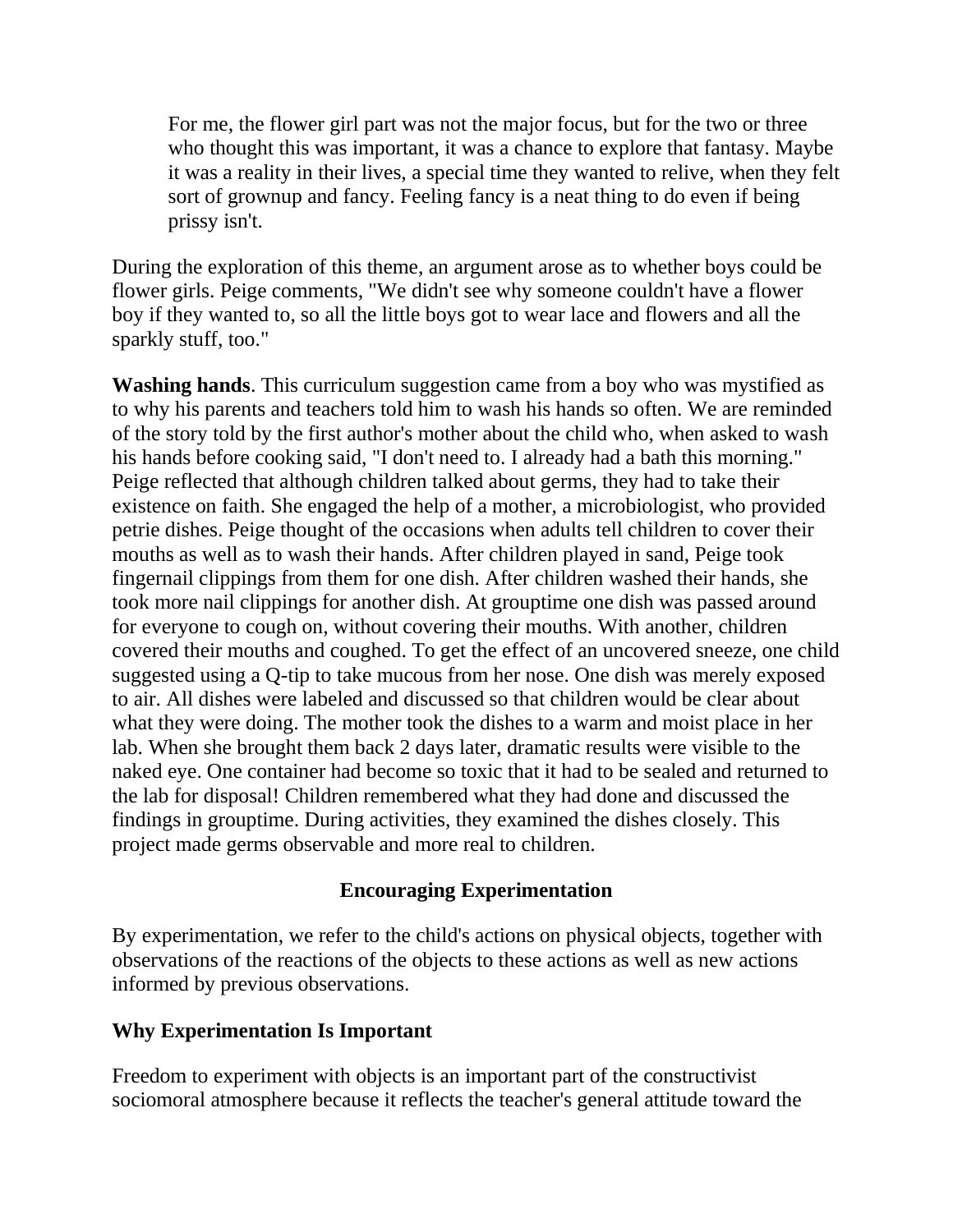child's interests and ways of knowing. This includes recognition of the importance of children's errors to their construction of knowledge. Up to the age of 7 years, child thought is dominated by the physical, material, observable aspects of experience. The child's main interest in objects is what happens when he or she acts on them. In infancy and early childhood, especially, children construct knowledge of the physical world by acting on it. In the course of experimenting, according to Piaget, the child constructs not only physical knowledge but also intellectual power - intelligence itself.

The reactions of adults to children's experimentation are crucial to the sociomoral atmosphere. If experimentation is viewed as misbehavior, it may be punished. It is easy to squelch a child's experimental attitude. The challenge for the constructivist teacher is how to foster it.

# **Examples of Classroom Experimentation**

In a constructivist classroom, the teacher actively promotes experimental attitudes among children. In a sink-and-float activity in the kindergarten of the HDLS, for example, Coreen Samuel encourages children's curiosity by providing objects that might arouse feelings of contradiction between children's expectations and observations of objects. She asks questions and makes comments such as "What is going to happen? Is it going to float?" She calls children's attention to individual experiments: "Let's see what happens when tries Texperimental children are heard saying, "Let's see what this does." Let me show you something." Let's test these." "Try these." They announce their discoveries with pleasure and, frequently, surprise, indicating conscious reflection on a problem. The teacher capitalizes particularly on surprise, as this indicates contradiction between children's expectation and observation. For example, S seems surprise that a medium-sized wooden truck (with metal axles and rubber tires) partially submerged while a larger wooden schoolbus floats. Coreen (T) suggests further experimentation and comparison, and nudges S to think about why these results occur.

S: Watch this. Look, Coreen, it [wooden truck] sank.

T: I wonder, how about a big one?

S: (Puts large wooden school bus in the water; she looks at Coreen with a surprised expression.)

T: Oh my gosh, look at that! I never saw a schoolbus float before.

S: And this one sank (holds up truck).

T: How could this one have sunk? And this [truck] is even smaller.

S: Because it's small.

T: It's smaller, and this one is bigger. Is this (schoolbus) heavier? Let's feel it. Which one do you think is heavier?

S: This [bus]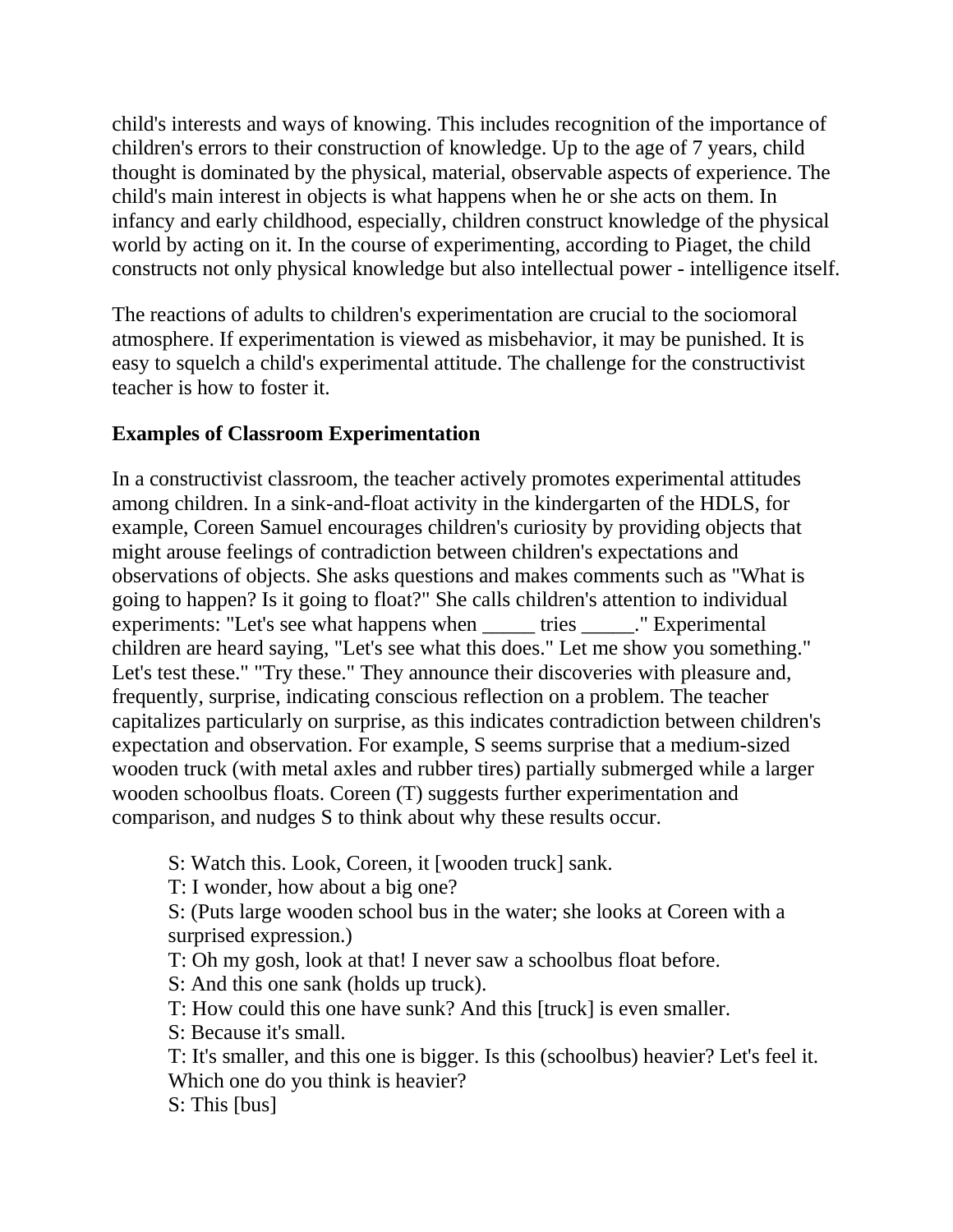T: How come this one is floating?

S: (Drops tiny wooden car in water; it floats) How do little bitty things float if they're little?

T: You thought that only big things float?

S: Yeah, but the little cars floats.

T: Pretty strange.

S: (Gets cardboard paper towel roll) It's gonna float. Look at it. It's floating like a snake!

T: How about that! Look at this toothpick. What do you think is going to happen?

S: (Drops toothpick in water and sees that it floats)

In this activity, S does not resolve the feeling of contradiction between her expectation based on the ideal that only big things float and her observation that small things also float. However, her puzzlement is the foundation for further experimentation, reflection, and eventual resolution of her contradiction.

This example illustrates that children's expectations can surprise us. Thus the teacher, too, continues to construct knowledge about how children reason and modify their reasoning.

Coreen supports children's ideas, even when wrong, and calls others' attention to them. For example, when T hypothesizes that a piece of Styrofoam floats because it has a hole in it, Coreen repeats, "T says if it has a hole in here, it doesn't sink." Then Coreen tries to challenge children's reasoning by observing. "This (plastic strawberry basket) sinks, but it has holes in it." Later, when other children notice that wooden things seem to float, she calls attention to the partially submerged truck with metal axles and rubber wheels, saying, "What's different about this one?" A child says, "Cause it's carved." He refers to the fact that the truck is made from a single piece of wood. When one group of children concludes that metal sinks and wood floats, Coreen introduces a wooden ruler with a metal edge and ask for predictions.

We would like to point out that Coreen does not avoid including objects having properties of both sinkers and floaters in sink-and-float experiences. While some observations lead to clear conclusion according to classifications by material, others do not. Coreen does not try to protect children from the ambiguities of the real world.

# **Promoting Cooperation**

By cooperation, we refer to operating in relation to another's behaviors, desires, feelings, ideas, and other psychological states. Piaget talked about the cognitive and moral importance of decentering from awareness of a single perspective. Cooperation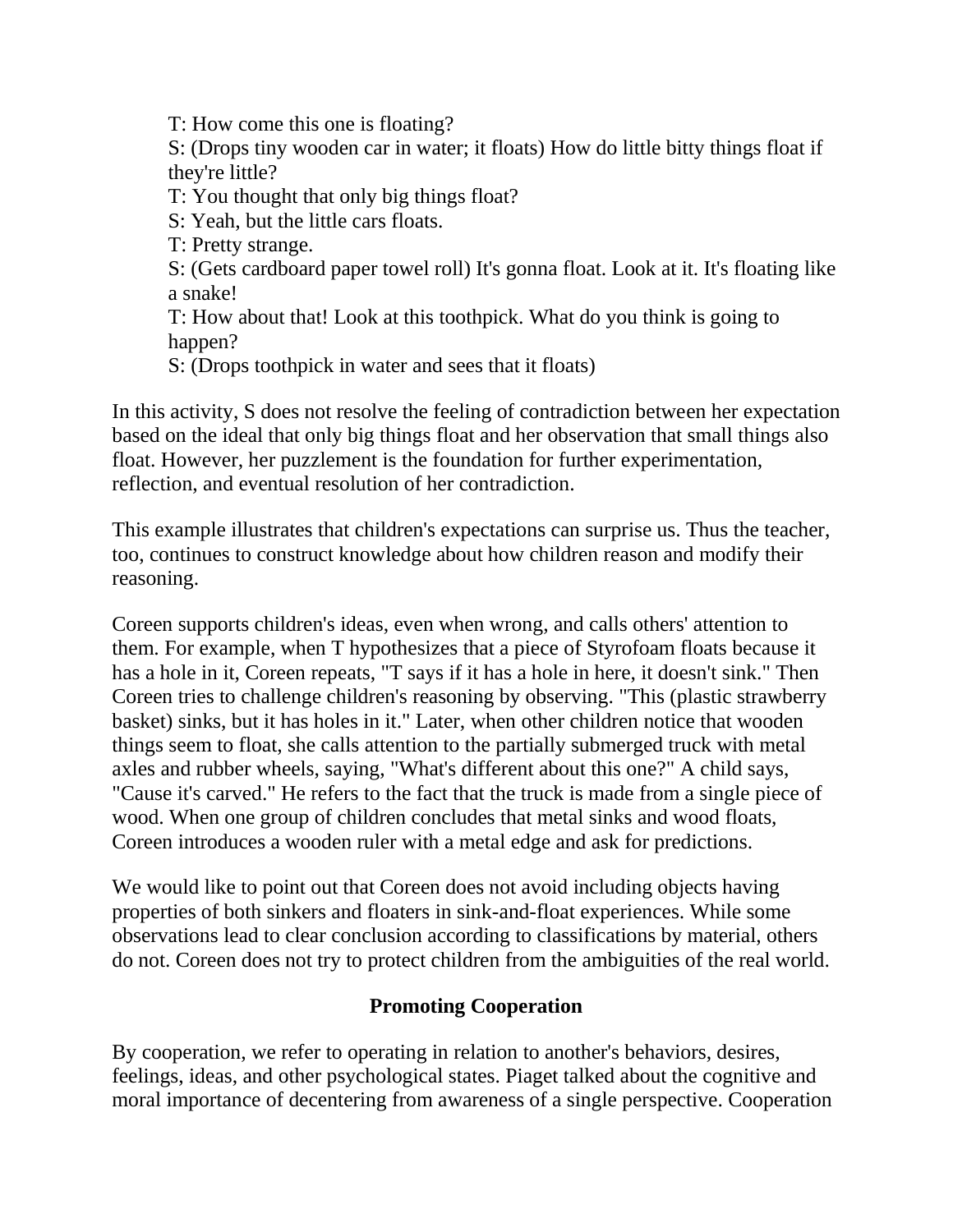is not possible unless children decenter to think about the perspective of the other. Cooperation, with its implicit reciprocity, is critical to the sociomoral atmosphere.

# **Why Cooperation is Important**

Cooperation requires coordination of points of view, a progressive adjustment in understanding the other, accepting initiatives, or reciprocating proposed modifications or counterproposals. The necessity for coordination becomes clear when children act in contradictory ways or openly disagree. The desire to play together arises form children's friendly relations, their socioaffective bonds. The habit of playing together makes possible more complex forms of cooperation. The motivation to cooperate and resolve problems when interactions break down is stronger between friends than nonfriends.

The desire to share one's thoughts with another leads to efforts to understand and make oneself understood. The feeling of understanding another and being understood can create the conditions for the development of friendship. Frequently in children's play, what they are most interested in is not so much the content but the social interaction. Experiences in cooperation provide the foundation and context for developing interpersonal understanding and thinking about issues of fairness and justice.

In the absence of external organization, children who play together must construct agreements on what to do. In pretend play, the meaning of symbols must be shared. In games, children confront the need to agree on rules. In blockbuilding together, children must agree on what to do and who performs various parts of the work. Cooperation is therefore important for intellectual as well as social and moral development.

# **Examples of Classroom Cooperation**

A classroom organized to promote interest and experimentation also invites cooperation. Children who want to use the blocks may decide to work together on a structure. In pretend play, children can develop complex shared symbols as they coordinate their roles and ideas. Cooking the class snack can be organized so two cooks need to agree on what to cook and how to divide the responsibilities.

Some activities such as group games require cooperation. Consider, for example, the case of two 5-year-old friends who play checkers together frequently over the course of a year. This progressive adjustment of points of view is clear as they simultaneously construct rules along with interpersonal understanding. In the beginning, they do not know all the classic rules and unconsciously modify the game.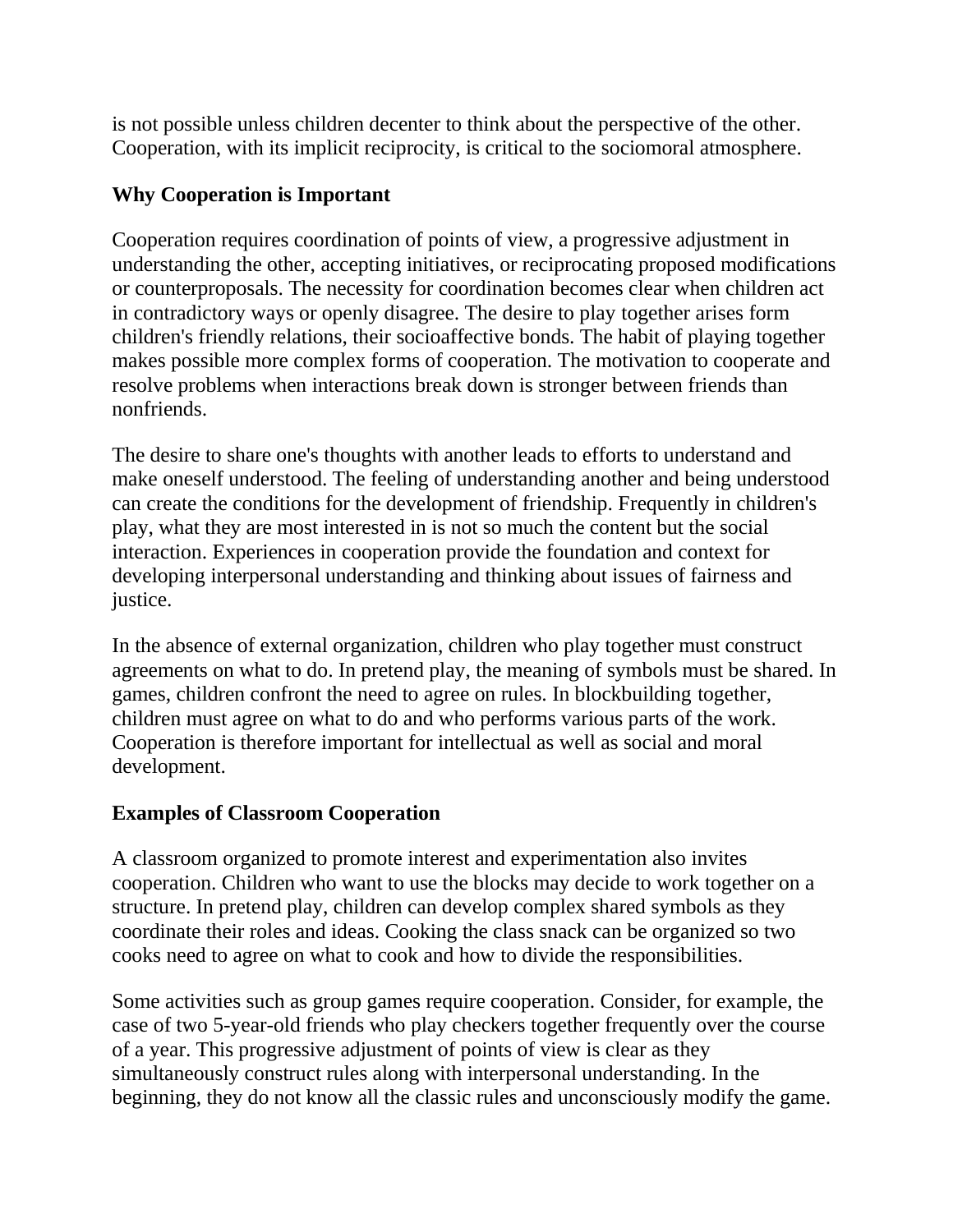For example, K decides the checkers can move diagonally any number of spaces, as long as the path is clear, like the bishop in chess. J thinks he can jump over two spaces in order to capture an opposing checker. K decides they can move backwards.

In a constructivist classroom, the teacher cooperates with children. He or she invites their ideas on what to learn and facilitates exploration, experimentation, investigation, and invention. The constructivist teacher cooperates with children by consulting them and often acting as companion, as a player in games, and as a fellow experimenter.

## **The Teacher's Role**

As we indicated in chapter 1, the teacher's relations with children are crucial to the sociomoral atmosphere. It is not too much to say that these relations determine the nature of the interpersonal atmosphere. The constructivist teacher attempts to cooperate with children and foster cooperation among children themselves.

# **Cooperating with Children**

When people talk about cooperation between adults and children, they often mean children's compliance with adult demands. This is not what we mean. Rather, we mean the teacher's relations of reciprocity with children. These arise from respect for children as people and respect for the nature of their development. The general principle of teaching is that the teacher minimizes authority as much as practical and possible (see chapter 3 for the rationale). Cooperation is important for the sociomoral atmosphere because it reflects respect for the equality of class members - equality in rights and responsibilities.

We conceptualize the ways constructivist teachers cooperate with children in terms of what teachers try to do. They try (1) to understand children's reasoning, and (2) to facilitate children's construction and knowledge.

# **Understanding Children's Reasoning**

Knowledge of Piaget's research and theory on the preoperational stage of development helps teachers to understand young children's reasoning. We do not attempt a review of that work here but offer a few guidelines and examples that may ease the inexperienced constructivist teacher into a habit of observing and listening to children.

This habit is characterized by taking seriously what children say. For example, when a child says, "The Weatherman made it rain today," the teacher recognizes this is a real belief and not just a cute remark. Similarly, the teacher assesses the intuitive nature of an idea expressed by a child on a walk. As the group turns around to return to school,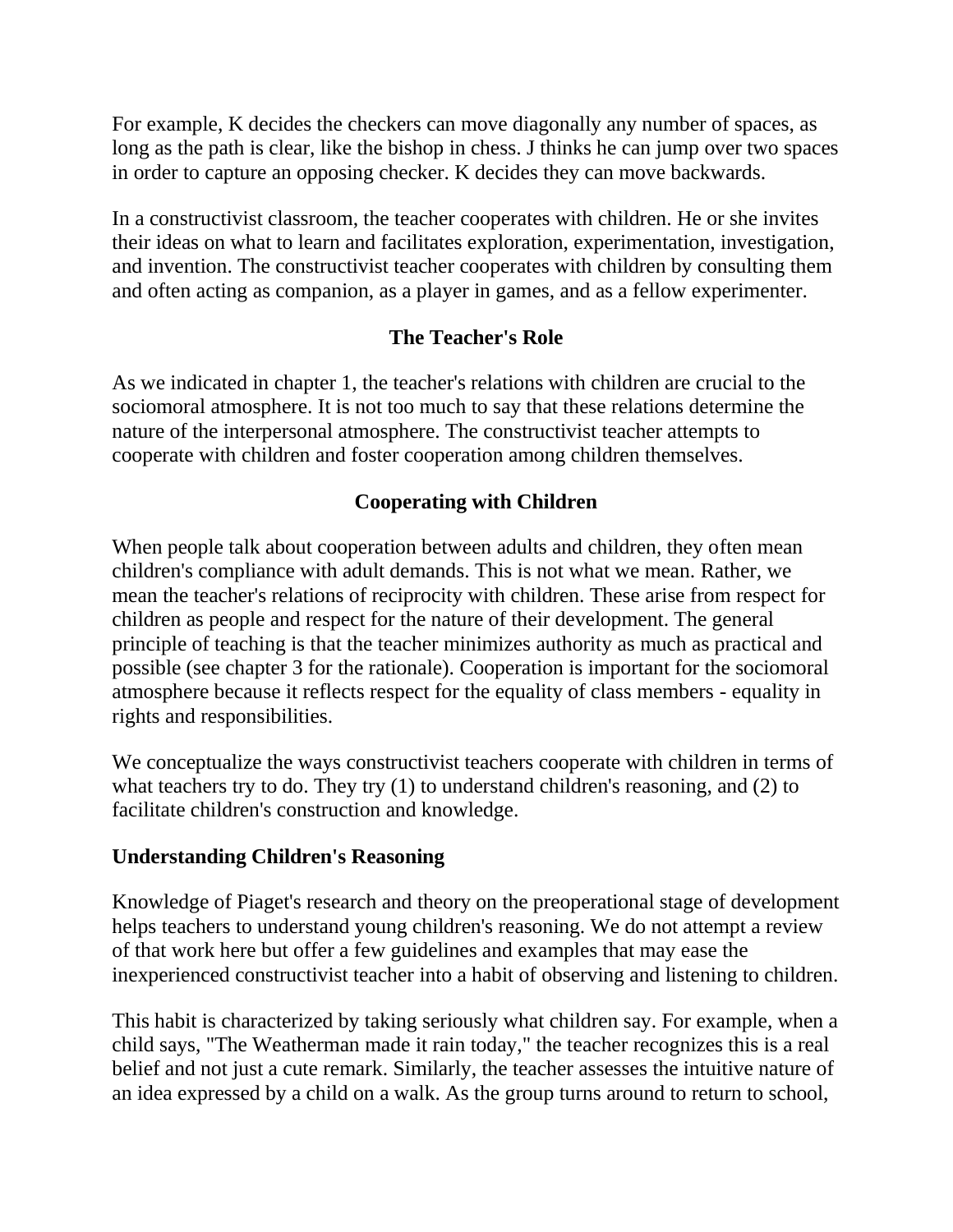shadows are no longer behind but in front of them. "How come your shadow is in front of you now?" The answer: "The wind blew it." The teacher realizes that the child is not able to think about spatial and causal relations among light, object, and shadow. Similarly, when a child insists that a classmate bumped his block structure on purpose, the teacher recognizes that the child does not and perhaps cannot appreciate that actions may not reflect intentions.

The constructivist teacher does not assume that children think like adults. Rather than making assumptions about what children know and how they reason, the teacher honestly inquires as to what children think and is prepared for surprises.

## **Facilitating Children's Constructions**

Understanding children's reasoning provides the basis for facilitating development. To help children construct knowledge and intelligence, the constructivist teacher engages with children to introduce a new element of food for thought. In a shadows activity, for example, Coreen Samuel observes that B, a kindergarten boy in the HDLS, has figured out that moving back from the screen results in a bigger and bigger shadow. Wondering whether B has taken the light source into account, she asks, "How big can you make it? Make it as big as you can." B responds by moving back and back until he is behind the slide projector serving as light source. "What happened to the elephant shadow? I don't see it any more." B is startled by the unexpected result and waves the elephant in the dark. Seeing no shadow, he moves forward, but out of the path of light. Waving the elephant from side to side, B accidentally catches the light and glimpses the shadow. This leads him to move into the full path of the light. "There it is!" Coreen again asks, "So how big can you make it?" B again backs up, still unconscious of the light source, and loses the shadow again. "Darn!" He waves the elephant around, places it on top of and beside the projector, and finally recreates the shadow by going back to stand in the place where he saw it last. Over the course of the year, Coreen continues to create situations that challenge B to experiment further with shadows. Making shadows on the ceiling is a particularly exciting situation in which B tests various hypotheses and gradually coordinates the lightobject and object-screen relations.

In a group game, the constructivist teacher often takes part as a player alongside children. In this position, he or she can think aloud and thereby help children become more conscious of rules and strategies. For example, in a game of checkers, a student intern in the HDLS says, "If I move that one here, it would be safe, but if I move it here, you'd jump me, so I think I'll move it here so it will be safe." Children thus are challenged to think ahead and reason about possible moves on the part of the opponent.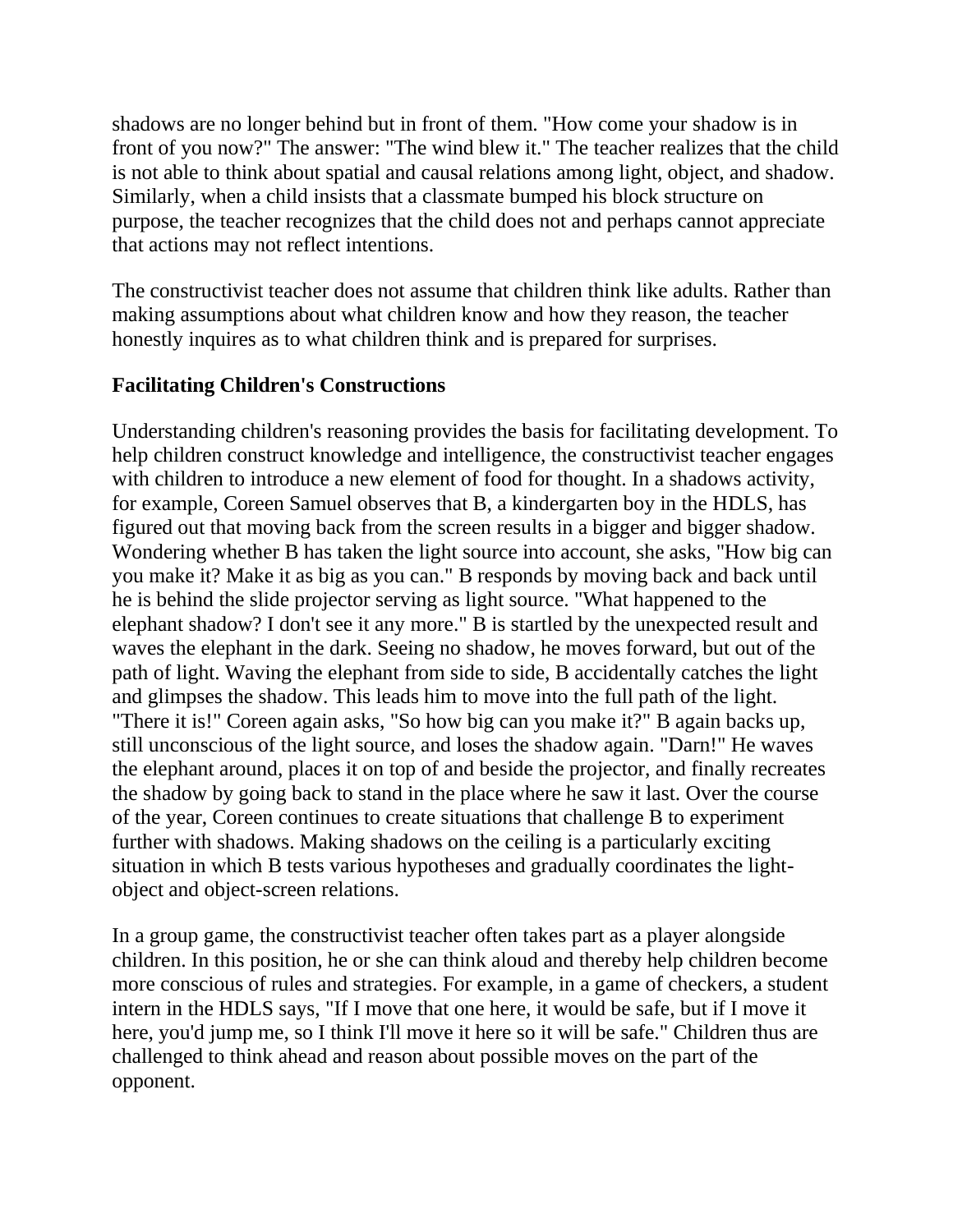Many other examples given throughout this book illustrate how the constructivist teacher cooperates with children by taking seriously their particular reasoning and constructions of knowledge.

### **Fostering Cooperation Among Children**

Because so much peer interaction occurs in a constructivist classroom, relations among children comprise an important part of the sociomoral atmosphere. The constructivist goal is for children to construct emotional balance and coping abilities, interpersonal understanding, and social and moral values. All these goals are approached through the teacher's work with children in the interpersonal context of peer interactions.

#### **Promoting Construction of Emotional Balance and Coping Abilities**

Construction of emotional balance is a continual effort on the part of young children who are emotionally labile. They have not yet constructed personality characteristics and coping competencies. This is in large part due to intellectual limitations in thinking about perspectives and complexities of self-other interactions and relationships. The child who does not differentiate action from intentions will be angered at every accidental encroachment of his or her rights. Emotional balance comes about gradually as children learn to withhold judgment and question their own interpretations of others, realizing that they need to find out what others' intentions are. Some adults do not learn this very well, jumping to conclusions that are really projections of their own attitudes. The constructivist teacher assists children in the process of achieving emotional balance and mental health by facilitating the development of self-knowledge and interpersonal understanding.

The constructivist teacher fosters the development of self-knowledge by helping children reflect on their feelings and reaction tendencies. When children become upset, the teacher can ask children what happened to make them upset. Sympathetically, the teacher can acknowledge children's feelings, letting them know that how they feel is recognized. In the case of an issue with another child, the teacher uses conflict mediation techniques discussed in the following chapter. If the child comes to school upset with a parent, the teacher can listen and perhaps help the child figure out how to talk to the parent about the problem. If the child continues to be upset or is upset about something that cannot be changed, the constructivist teacher tries to help the child let go of and master the difficult feelings by suggesting, "Sometimes you can make yourself feel better. Is there something you can do to make yourself feel better?" When a child seems to be in a destructive spiral of anger or selfpity, it sometimes helps to say, "You can decide to feel bad, or you can decide to feel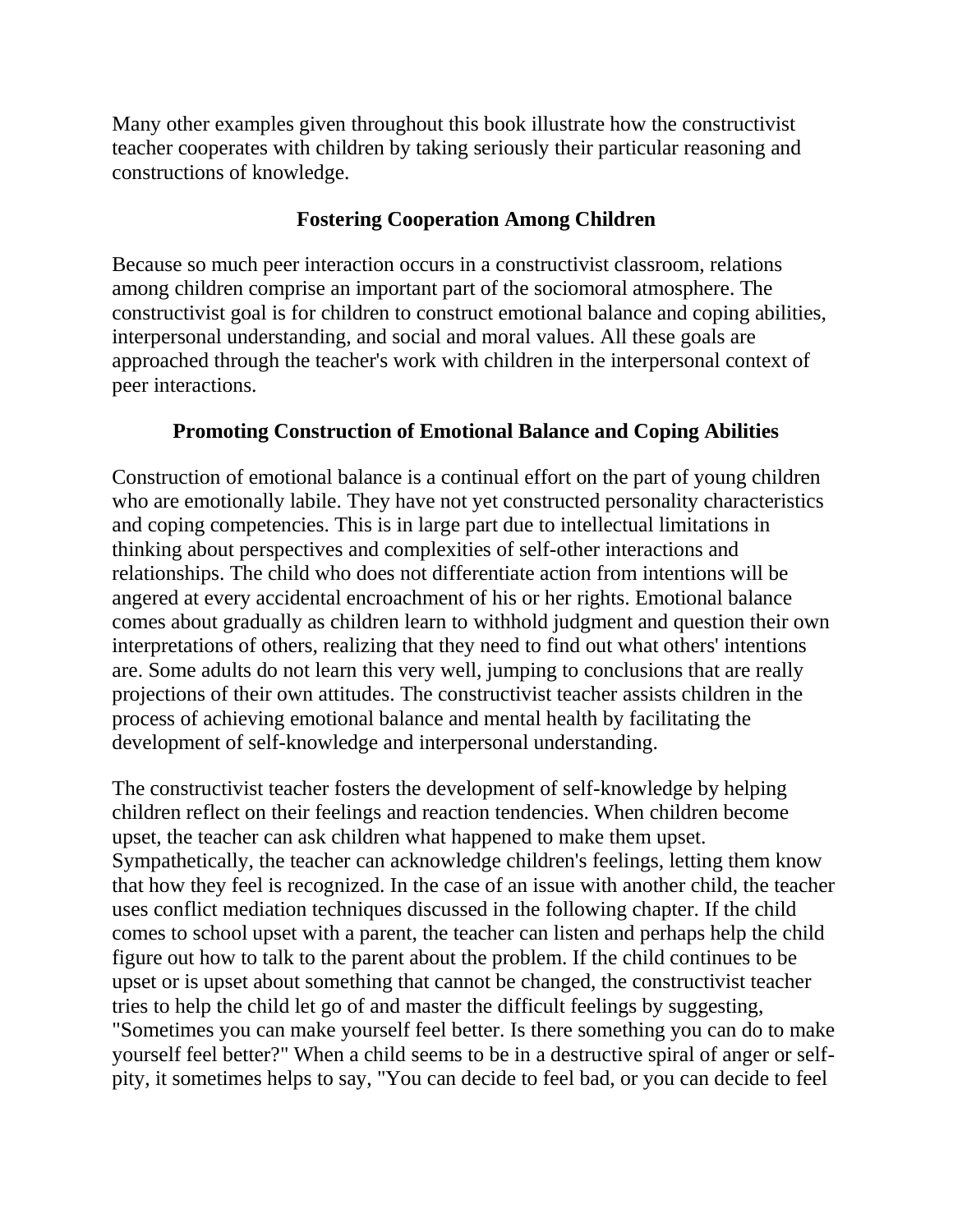better." consider the following interaction between Peige Fuller (T) and a 4-year-old who has been in her class just a few days.

C: (Cries)

T: So, are these tears because something is upsetting you? What makes you sad?

C: I want my mommy.

T: Right. Did something in our classroom happen that made you very sad?

C: (Nods)

T: What happened?

C: I just want my mommy.

T: You just want your mommy? I see that you got your paper towel. Would you like to eat some snack?

C: (Shakes head)

T: No, okay. You know what you could do that would be a big help to us would be for you to have a seat here and help us to clean up some Legos. That would be a very big help. (She holds C in her lap while they pick Legos from the floor and put them in a container.)(Later, C is still crying.)

T: (Stoops down to C's level, hold his hands in hers, and looks into his eyes.) C, I have to tell you this. You are making a choice to be very, very, very sad. If you would like to stop crying, that would be okay. We would know that you miss your mommy. But if you stop crying, you can make a choice to meet some new friends and play some fun stuff.

C: (Crying) But I miss my mommy.

T: She will pick you up this afternoon, but she can't pick you up now.

The construct of emotional balance and coping abilities is important for the construction of interpersonal understanding.

# **Promoting Construction of Interpersonal Understanding**

Construction of interpersonal understanding is a process of decentering to think about the other's point of view and to figure out how to coordinate it with one's own through negotiation. We discuss in chapter 2 the developmental levels in negotiation strategies as well as shared experiences. As children come to be interested in the psychological states of others and in developing friendships, they construct a repertoire of different types of negotiation strategies and shared experiences of which they are capable. The constructivist teacher facilitates this construction by using advanced strategies, sometimes suggesting them in the context of conflicts, and generally supporting children's efforts to negotiate. For example, the constructivist teacher refers children to other children for help in activities and states children's different points of view in the context of conflict.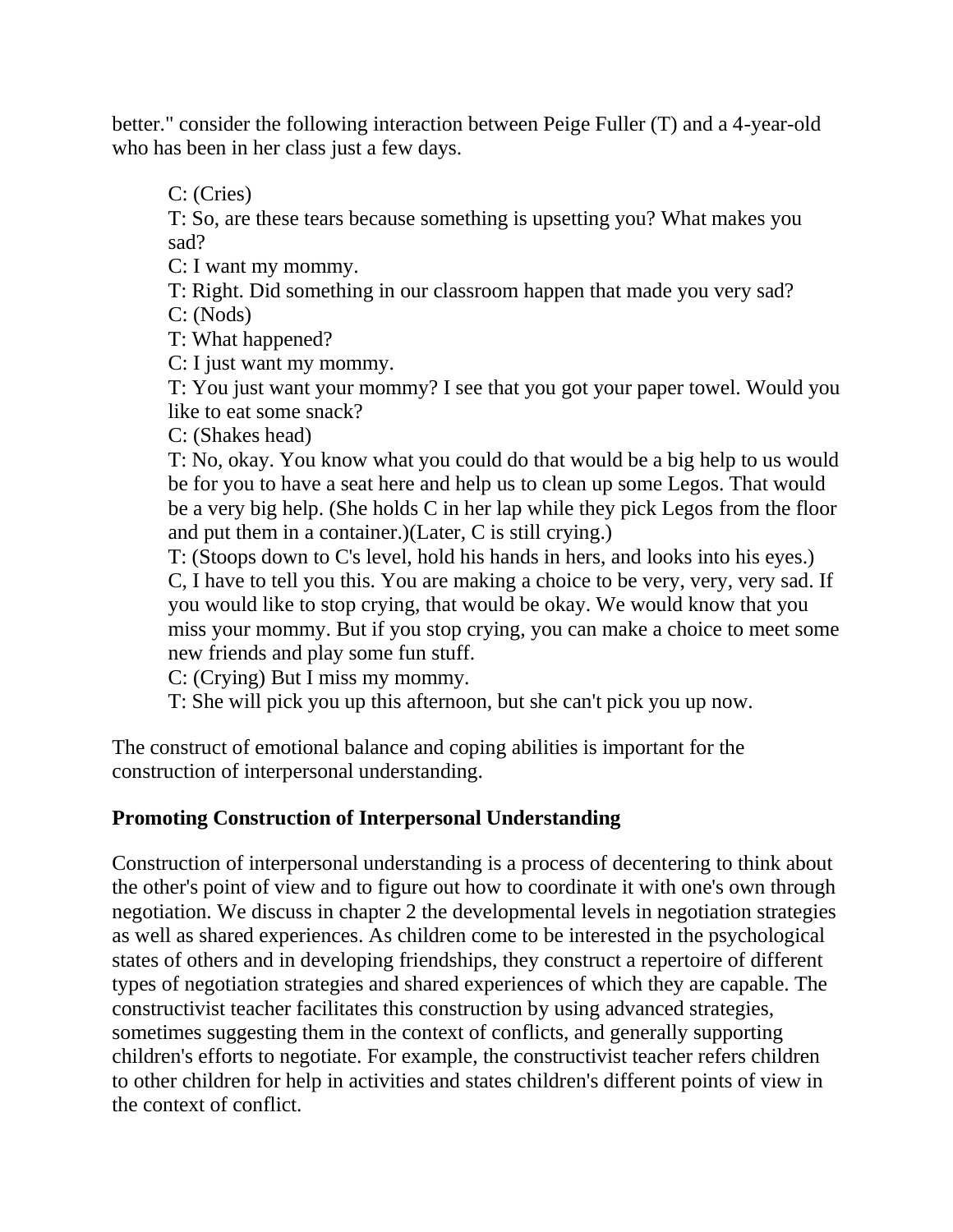Shure and Spivack (1978) provide excellent examples of how to intervene in children's conflicts and how not o intervene. Because these reflect our principles of teaching so well, we reproduce them here. In the following instances, a mother intervenes in conflicts between her son and his playmate. The first example illustrates what not to do when the mother observes her child grabbing a toy. The reader may notice that mother's interventions are mainly level 1 interpersonal understanding, as discussed in chapter 2.

Mother: Why did you snatch that truck from John? Child: 'Cause it's my turn! M: Give it back, James. C: I don't what to. It's mine. M: Why don't you play with your cars? C: I want my firetruck! M: You should either play together or take turns. Grabbing is not nice. C: But I want my truck now! M: Children must learn to share, John will get mad and he won't be your friend. C: But, Mom, he won't give it to me! M: You can't go around grabbing things. Would you like it if he did that to you? C: No. M: Tell him you're sorry. (p. 32)

After training in Shure's Interpersonal Cognitive Problem Solving skills, another mother interacts in the following way when grabbing is observed. The reader will notice that the mother's interventions this time are level 2 interpersonal understanding.

Mother: What happened? What's the matter? Child: He's got my racing car. He won't give it back. M: Why do you have to have it back now? C: 'Cause he's had a long turn.

Shure comments that the mother learned that her son had shared his toy, a fact that leads the mother to a different view of the problem than if she had immediately demanded that he share.

M: How, do you think your friend feels when you grab toys? C: Mad, but I don't care, it's mine! M: What did your friend do when you grabbed the toy? C: He hit me but I want my toy! M: How did that make you feel? C: Mad.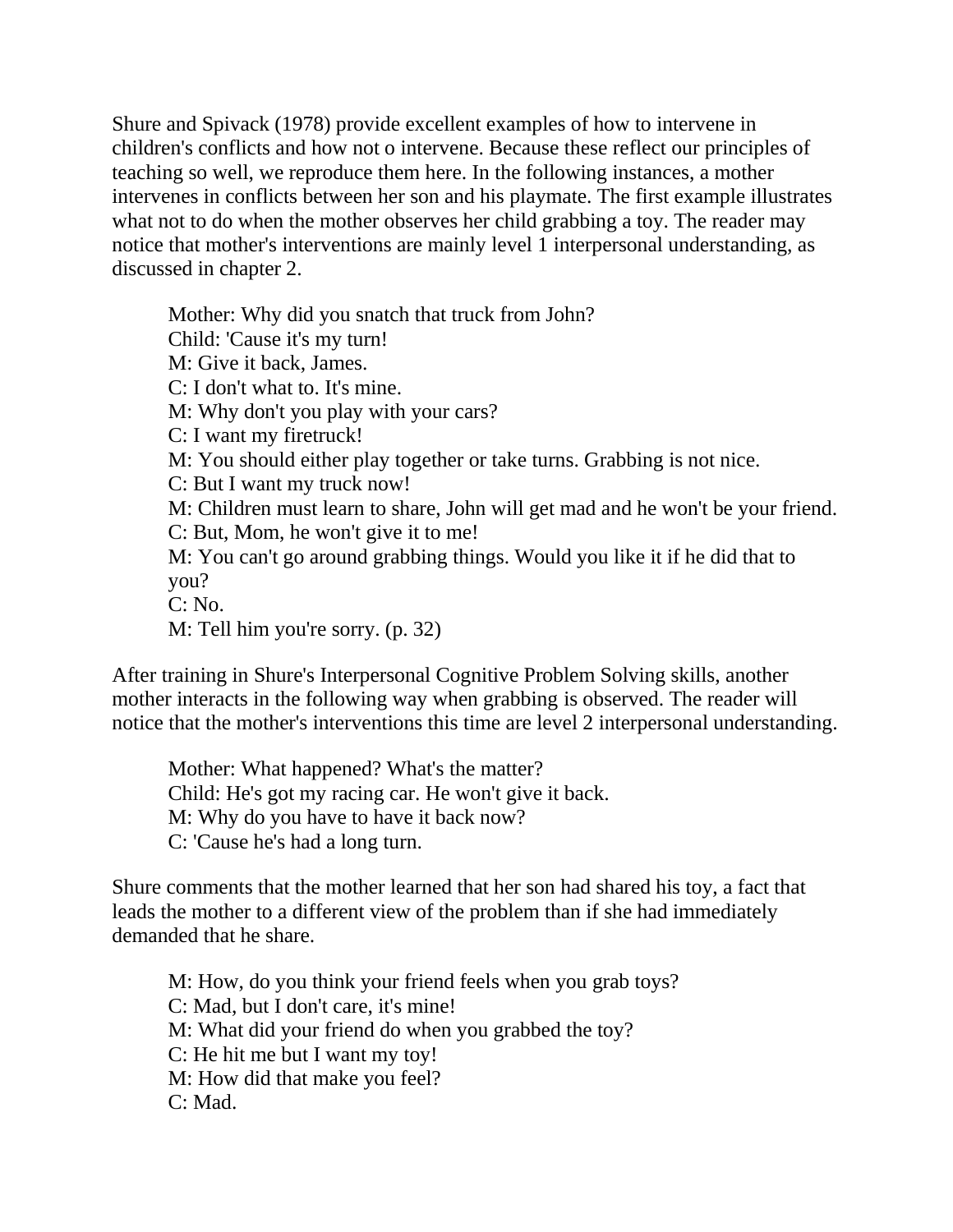M: You're mad and your friend is mad, and he hit you. Can you think of a different way to get your toy back so you both won't be mad and so John won't hit you? C: I could ask him. M: And what might happen then? C: He'll say no. M: He might say no. What else can you think of doing so your friend will give you back your racing car? C: I could let him have my MatchBox cars. M: You thought of two different ways. (pp. 36-37)

These examples illustrate how the adult can promote cooperation among children by facilitating reflection on interpersonal feelings, consequences, and strategies. As children become more competent in interpersonal understanding and action, the sociomoral atmosphere changes accordingly.

# **Promoting Construction of Moral Values**

Construction of moral values is a gradual process of building respect for others. Children do not develop respect for others unless they are respected. The teacher's expression of respect for children goes a long way toward establishing the foundation for construction of self-respect and respect for others. Respect for others rests on intellectual and emotional decentering to consider others' points of view. Through countless situations in which children experience sympathy, community, and clashes with others, the child constructs ideas of reciprocity among person.

As recommended by Kohlberg (Power, Higgins, & Kohlberg, 1989) in his Just Community approach to adolescent moral education, the constructivist teacher facilitates construction of moral values by upholding fairness, submitting social and moral issues to children for discussion, and capitalizing on the issues that arise in the life of the classroom. Children in constructivist classrooms know that the group is a resource for solving social and moral problems. The group takes on moral authority to which children contribute and to which they feel commitment.

We generally recommend that the teacher not initiate group discussion of problems between two children. However, when many children are concerned about an individual's behavior, group discussion may be fruitful. For example, in our Lab School kindergarten, children come in one day from early morning outside time with a concern about H's behavior on the playground. N enters the classroom, saying, "We need to discuss the problem of H." The teacher, Coreen Samuel asks if it is for the whole group or if it is something to do at activity time. N is too angry to wait, and other children join in her complaint. N explains, "H was hurting and tearing up my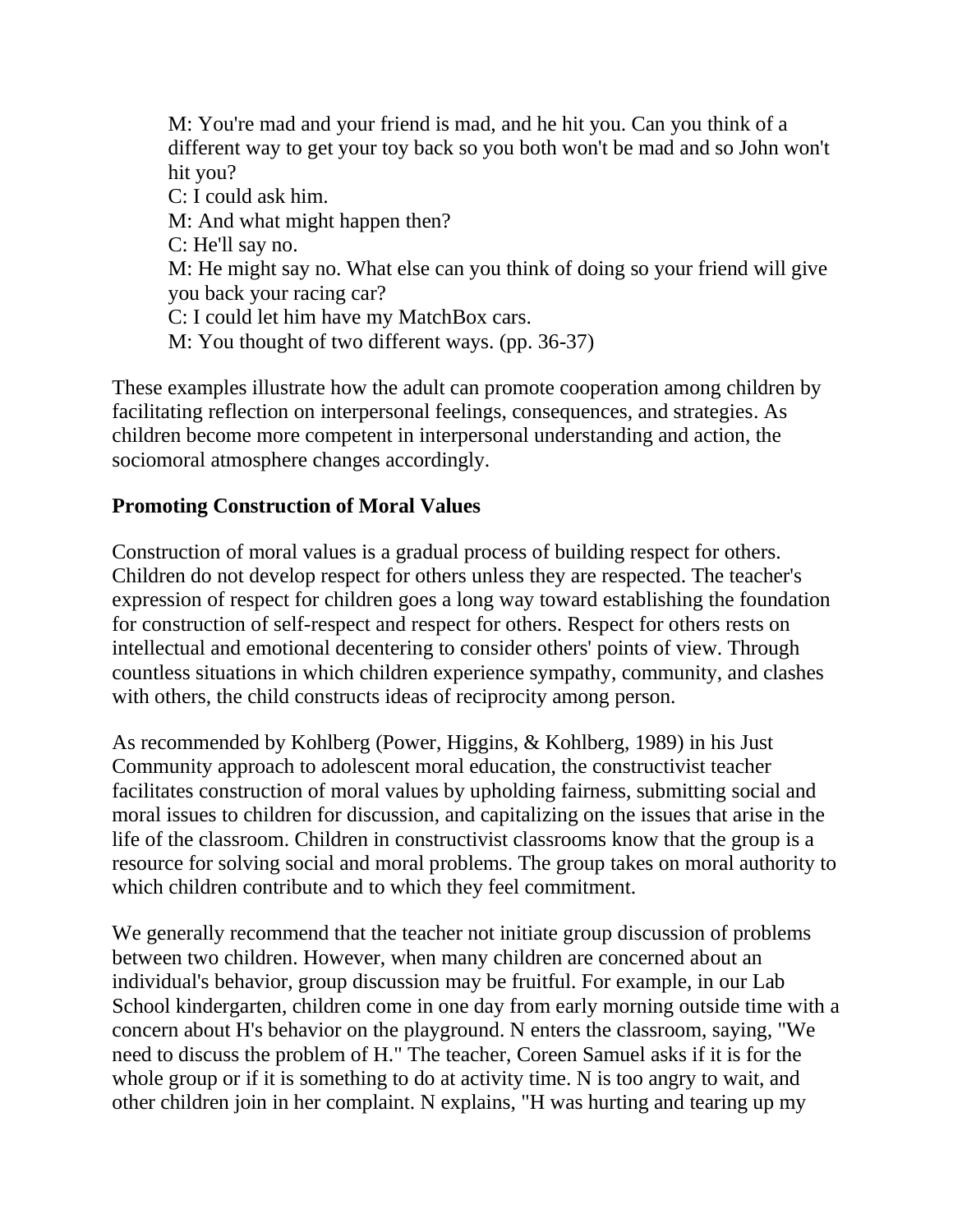picture, and he threw me down on the hard platform slide." H denies this, saying he didn't remember pushing N down. N accuses, "Yes, you did! You're just lying so you can get out of the problem." Other children support N's story, and A (age 5 years) argues eloquently and passionately about the implications beyond this particular incident. She says.

I think what we should do about it is let H know how we feel. These problems are really important because if we don't help these problems, they're not going to get any better and kids won't be taught very well and when they grow up, they're prob'ly not gonna' know - If we go on letting people hurt, people will learn to hurt. If we don't stop this, then people will learn to hurt when they grow up. And I don't think that's a very good ideal to leave these problems in front of us and not go ahead and help these problems.

The teacher follows up, "N, A said she saw the same thing with her eyes. She had a suggestion. Maybe you need to tell H how you feel about that. Do you want to talk to H since it's yours and his problem?" N says to H, "H, I don't like that when you push me down and try to tear my paper up." Other children also express concern about getting hurt on the playground. Coreen remarks, "It seems like the playground is not a fun place to be anymore." She asks, "What can those children do when they're having this kind of lack of control?" A again acts as the moral spokesperson:

We should tell them how we feel. Everybody in the world has feelings. It's like I said, they'll grow up and hurt other people, and I'm not sure we can help it when they're all grown up. That's just the way they've learned and there's no other way they've learned.

Coreen emphasized decentering, "What we try and tell children to do is to think of other people's feelings. Even the teachers do it. If you're really upset, then we think about what you might be feeling, and we try to help you." J offers, "It's not fun when you're fighting all the time." A once again speaks:

You know, we're the big class, and we're trying to teach the little kids by our actions. I'm not sure if we're really showing them how a big kid should act and then they're going to do the same thing when they're in our kindergarten class.

Coreen says, "Let's see what H has to say. Maybe he can help control himself. What can you do to make the playground a better place? It's no fun any more." H replies, "I can not hit." Coreen asks how he is going to work toward not doing that. Then H shows that he heard A's plea, yet assimilated it to Kohlberg's level 1 heteronomous morality motivated by fear of punishment (see chapter 9):